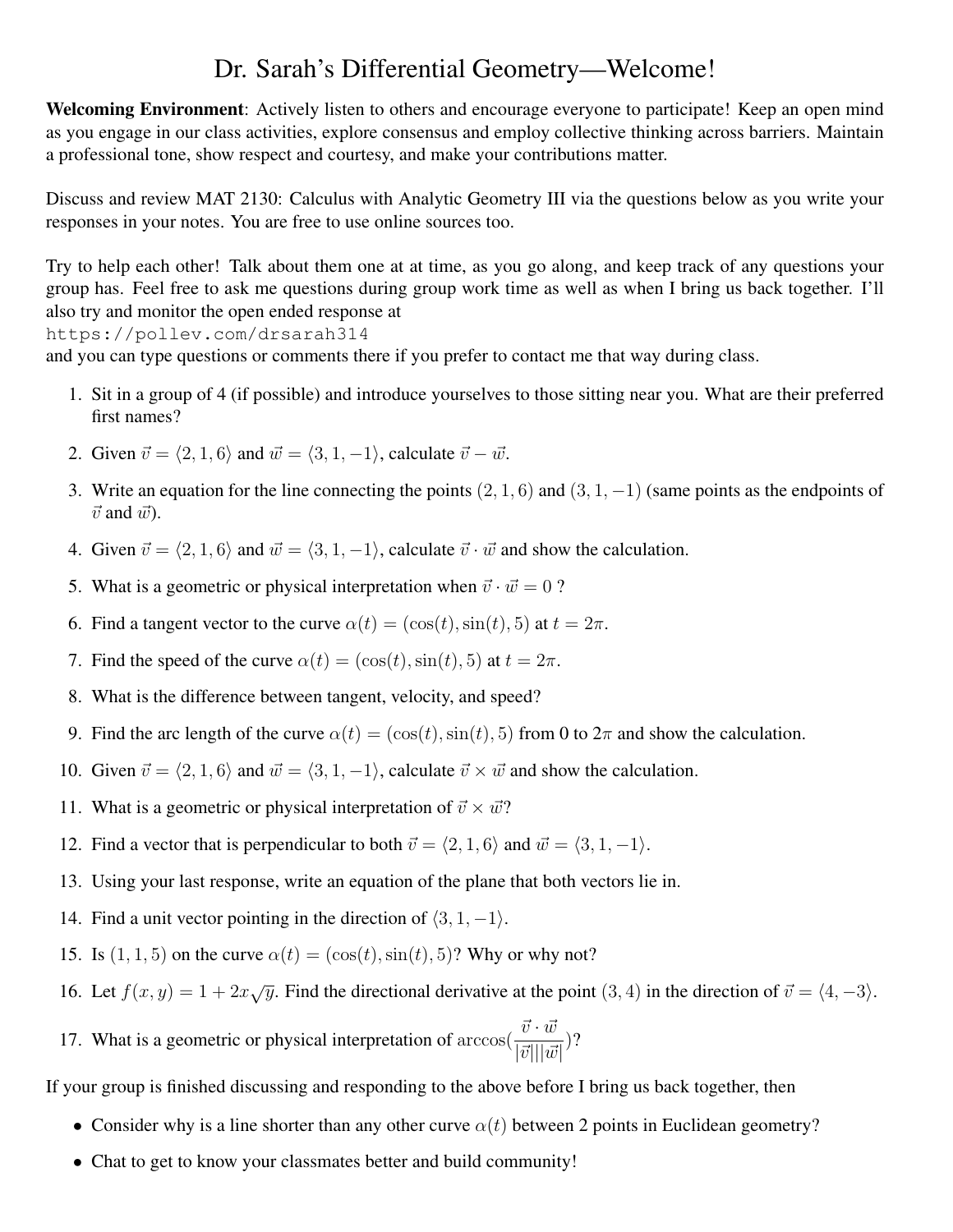## Differential Geometry FAQ and Engagement—Optimize your Success and Understanding!

• Where can I find in-class and out-of-class activities?

On our ASULearn! See the sections organized by due dates as well as a tentative calendar with in-class listings at the top.

Look for the completion checkmarks on the far right of the activities, with a solid box as one you self-report  $\Box$  and a dashed box is earned for a good faith effort when you access an activity or receive a proficient grade by a deadline  $\square$ .

Projects are also on ASULearn, but they are not typically paired with a checkmark box.

The ASULearn components work best from scrolling through the activities themselves on a computer. The calendar and the Moodle mobile app does not always show everything as designed, both for visibility and for due dates.

> **Understand Misconceptions & Apply** re-engage activities review my feedback

Solidify and Make Connections

in-class assessments projects

Try it Out!

readings interactive videos

• How do I contact you outside of class?

need help from me, your classmates, or tech support? at the top of ASULearn (not e-mail!)

The Zoom link there is for office hours

Sunday, Tuesday, Thursday 7-7:45pm (yes, pm!)

Monday, Wednesday 8:15-9am (yes, am!)

If you can't make Zoom, select the dropdown item listing only you and I to contact me privately, or the whole class to send a message to everyone! Please use a salutation of Dr. Sarah, my preferred name, in communications with me. I strive to answer individual questions at least once a day, including the weekends, although I may respond within class. I prefer that you use Zoom hours as it is easier to discuss material in person.

• What should I do if I don't understand content or something about the course?

If it is differential geometry content, come see me in office hours and ask me questions during class.

If it is material from Calculus With Analytic Geometry III, the prerequisite, or earlier courses, it will be helpful to review to make sure you understand the concepts and know how to do a computational example as we use them in class. This includes

- acceleration and velocity
- arc length
- cross product
- curvature
- cylindrical and spherical coordinates
- derivative of a function of one variable whose range is in  $\mathbb{R}^3$ , i.e.  $(x(t), y(t), z(t))$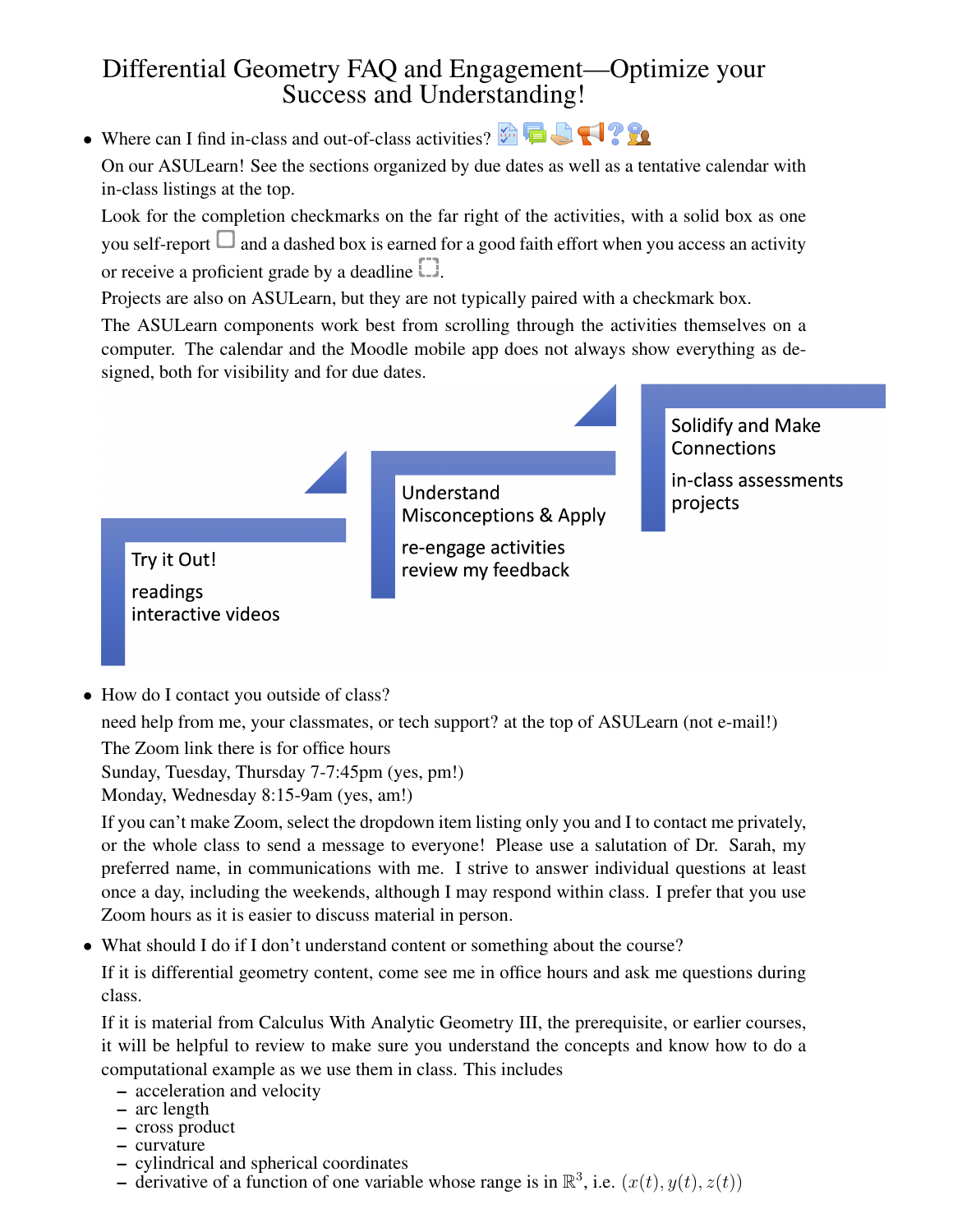- directional derivative
- dot product
- equation of a line in 3-space
- equation of a plane
- fundamental theorem of calculus
- gradient
- magnitude, norm or length of a vector
- multivariable chain rule
- normal vector
- parameterizations of curves and surfaces
- partial derivatives of a multivariable function i.e.  $\frac{\partial f}{\partial x}$  and  $\frac{\partial f}{\partial y}$  for  $f(x, y)$
- speed
- surface area
- tangential and normal components of a vector like acceleration
- tangent line
- tangent plane
- tangent vector
- volume

If it is material from Introduction to Linear Algebra, the co-requisite, it would be helpful to pay special attention as these concepts as they come up in 2240 and in differential geometry, or review them if you have already taken the class:

- addition of matrices
- $a_{ij}$  matrix notation
- basis of a space
- determinant of a matrix
- dimension of a space
- eigenvalue  $\lambda$  from  $A\vec{x} = \lambda \vec{x}$
- linear combination of vectors
- multiplication of matrices, including  $A\vec{v}$  and  $AB$
- inverse of a 2x2 matrix
- span of vectors
- symmetric matrix  $A<sup>T</sup> = A$
- transpose of a matrix  $A^T = (a_{ij})$  for  $A = (a_{ij})$

If it is an ASULearn activity, I have instructions inside each activity link on ASULearn, at the top. Ask questions inside and outside of class. Access (or re-watch) the course intro interactive video, which explains many components. My course design is intentional and based on best practices from the scholarship of teaching and learning including *Make it Stick: The Science of Successful Learning*. Depending on your prior experiences, it may take some getting used to—I'm here to help you!

## Tentative Calendar

While some items have strict deadlines, there is still flexibility built in and multiple pathways for success—videos have multiple chances to succeed and projects can be completed ahead plus there is a revision opportunity for one of the first three projects and one in-class assessment. Attempt readings and videos for completion and take video notes by the listed date when possible as the material builds on itself. Some days are lighter than others and it will help you to progress on upcoming activities in advance, especially major assignments.

|         | <b>Class Monday</b>     | <b>Between Classes</b>           | Class Wednesday   | <b>Between Classes</b>      |
|---------|-------------------------|----------------------------------|-------------------|-----------------------------|
|         |                         | (by just before 1pm Wed.)        |                   | (by just before 1pm Monday) |
| $1/10-$ | review 2130             | -class intro interactive video - | curvature         | -read 1.1 pp. $8-14$        |
| 1/12    | obtain rental book from | read "Curves"                    | osculating circle | -tractrix interactive video |
|         | bookstore               | -read 1.1 pp. $1-7$              | parabola and line | -add ASULearn profile pic   |
|         |                         | -lines and Maple intro interac-  |                   | -Zoom update & profile pic  |
|         |                         | tive video                       |                   | -get to know posting        |
|         |                         | -download or access Maple        |                   | -read the syllabus          |